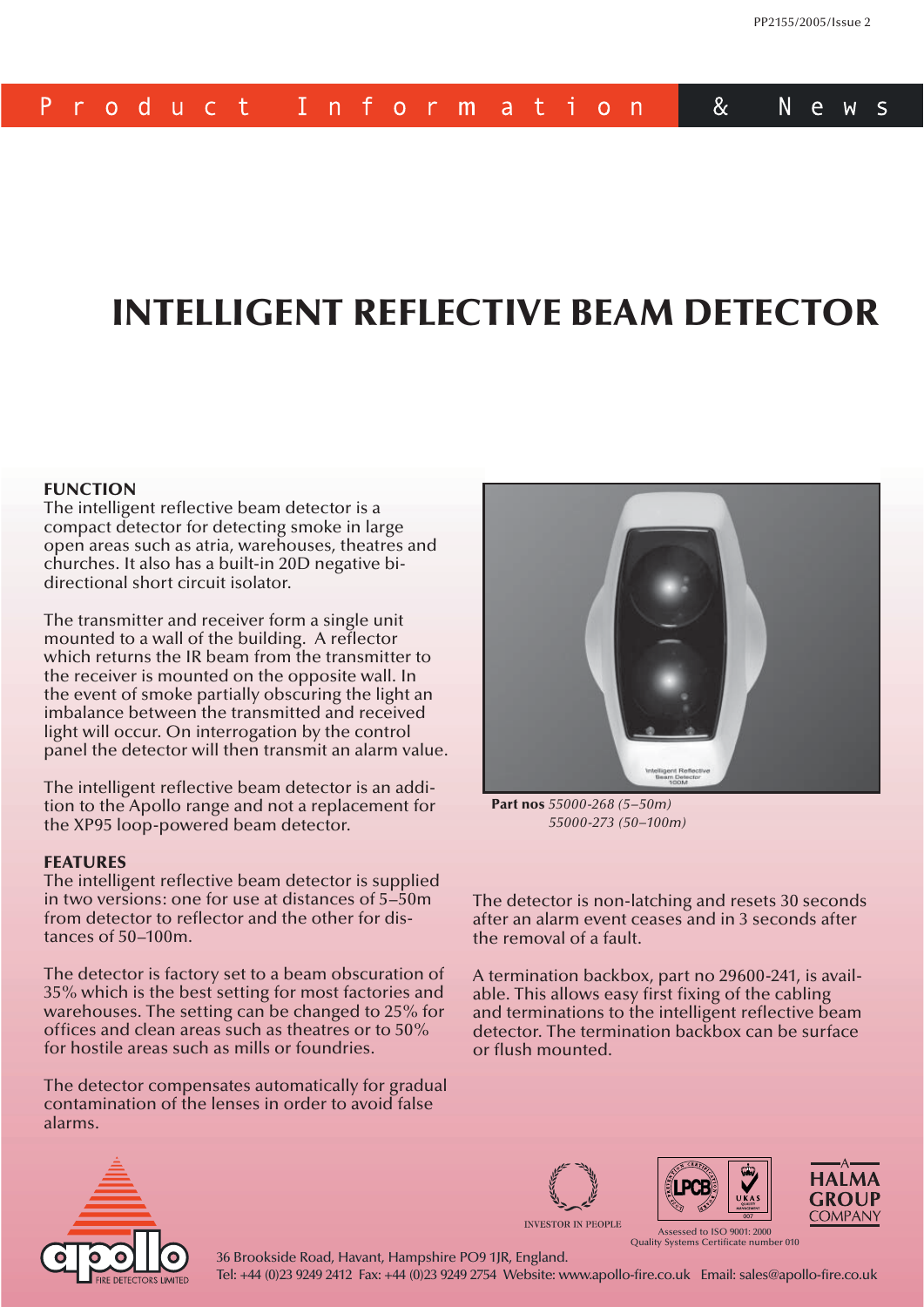## **ELECTRICAL CONSIDERATIONS**

The intelligent reflective beam detector is loop-powered and requires no external power supply.

Each beam detector draws approximatley 5mA in quiescent and 9mA in alarm from the analogue addressable loop and, unless proven by calculation\*, it is recommended that no more than ten beam detectors be powered from each loop.

*\*A loop voltage drop calculation program, known as 'Loop Calculator', has been developed by Apollo for use by system designers and is available as a free download from the Apollo website (www.apollo-fi re.co.uk)*

#### **PROTOCOL USAGE Input/Output bits**

The reflective beam detector responds to output bits from the protocol as follows:

 When **output bit 2** is set to logic 1 on two or more consecutive pollings the red alarm LED is illuminated.

 When **output bit 1** is set to logic 1 on two or more consecutive pollings the beam detector carries out a self-test. If the test is successful, an analogue value of 64 is transmitted to the control panel. If a value less than 54 is transmitted, the self test has failed and the beam detector should be inspected.

**Output bit 0** is not used.

| <b>Analogue</b><br>value | <b>Significance</b>                           |
|--------------------------|-----------------------------------------------|
| 0                        | Microprocessor fault                          |
| 1                        | Sensor fault                                  |
| $\overline{2}$           | Prism (reflector) targeting mode              |
| 3                        | Alignment mode                                |
| $\overline{4}$           | General fault warning                         |
| 5                        | 'Signal High' fault                           |
| 6                        | Contamination compensation limit reached      |
| 20                       | Alignment drift negative                      |
| 25                       | Detector normal                               |
| 30                       | Alignment drift positive                      |
| 32                       | Contamination compensation level low (40%)    |
| 33                       | Contamination compensation level medium (60%) |
| 34                       | Contamination compensation level high (80%)   |
| $45 - 54$                | Pre–Alarm values (see <b>Table 2</b> above)   |
| 64                       | Alarm                                         |

### **Analogue values**

The beam detector returns a pre-set analogue value corresponding to its status. These values are defined in **Table 1** below.

The beam detector may return a pre-alarm value before a full alarm condition occurs. The analogue value depends on the smoke density and the set obscuration level (described '**FEATURES**' overleaf) as shown in *Table 2*.

| <b>Analogue</b><br>value | <b>Actual obscuration at set</b><br>obscuration level of |     |     |  |
|--------------------------|----------------------------------------------------------|-----|-----|--|
| returned                 | 25%                                                      | 35% | 50% |  |
| 45                       | 16                                                       | 23  | 33  |  |
| 46                       | 16                                                       | 26  | 34  |  |
| 47                       | 17                                                       | 27  | 35  |  |
| 48                       | 18                                                       | 28  | 36  |  |
| 49                       | 19                                                       | 29  | 38  |  |
| 50                       | 20                                                       | 30  | 40  |  |
| 51                       | 21                                                       | 31  | 42  |  |
| 52                       | 22                                                       | 32  | 44  |  |
| 53                       | 23                                                       | 33  | 46  |  |
| 54                       | 24                                                       | 34  | 48  |  |

*Table 2 Percentage of obscuration indicated by pre-alarm*

### **Input bits**

Input bits 2, 1 and 0 reflect the status of the corresponding output bit.

### **Type Code**

The type code of the reflective beam detector is 101 01 (bits 210 43).

### **LED fault indication**

A fault is indicated by the amber LED flashing once a second.

If the drift compensation function has reached its limit the amber LED flashes once every 2 seconds. The detector will continue to function but maintenance procedures should be carried out at the earliest opportunity.